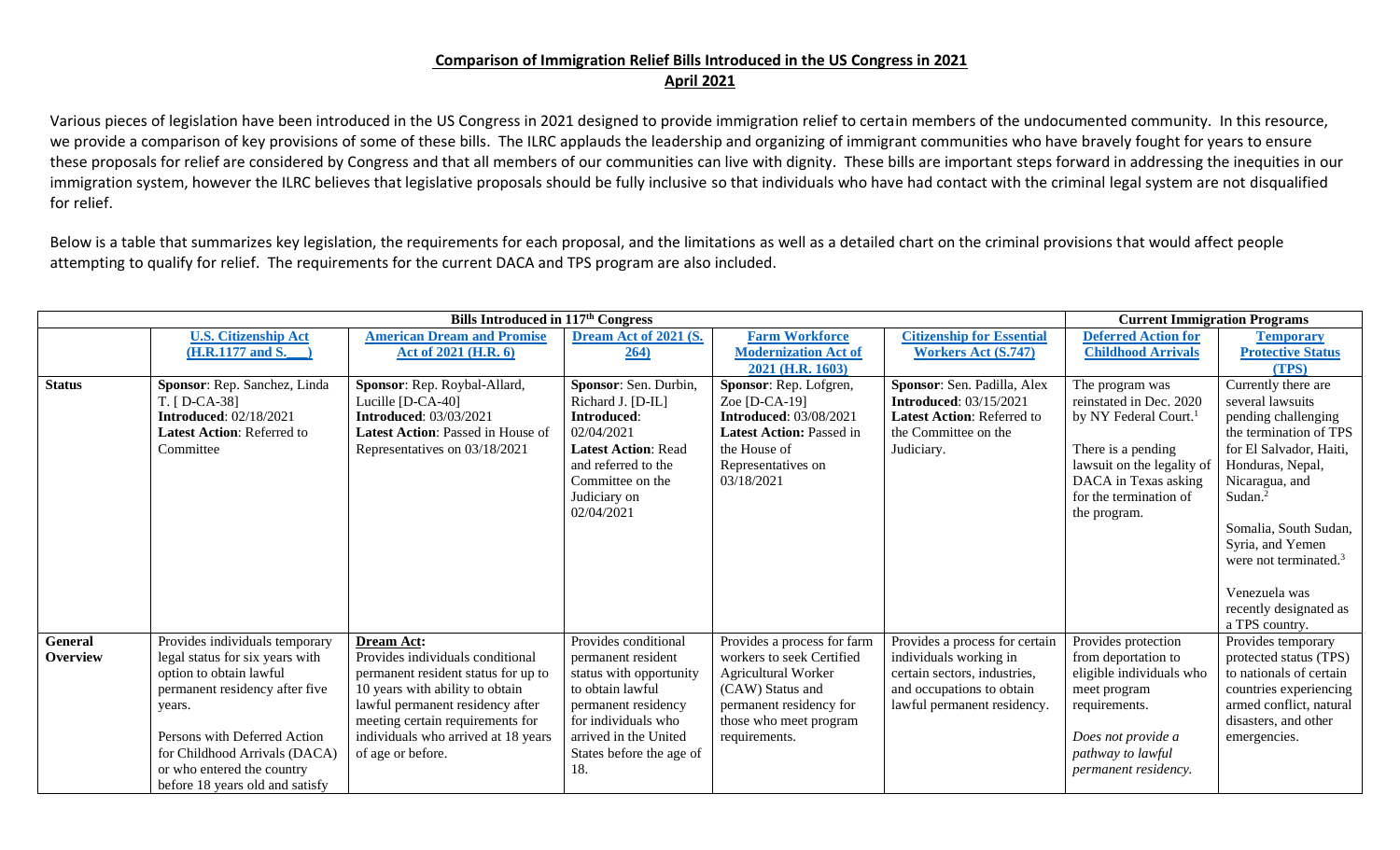| certain educational             | <b>American Promise Act: Provides</b> | DACA Recipients who     |  | Does not provide a          |
|---------------------------------|---------------------------------------|-------------------------|--|-----------------------------|
| requirements; agricultural      | individuals who have TPS or DED       | continue to be eligible |  | pathway to lawful           |
| workers; Temporary Protected    | ability to obtain lawful permanent    | for DACA are eligible   |  | <i>permanent residency.</i> |
| Status (TPS); or Deferred       | residency.                            | to adjust to lawful     |  |                             |
| Enforced Departure (DED)        |                                       | permanent residency.    |  |                             |
| could apply directly for lawful |                                       |                         |  |                             |
| permanent residency.            |                                       |                         |  |                             |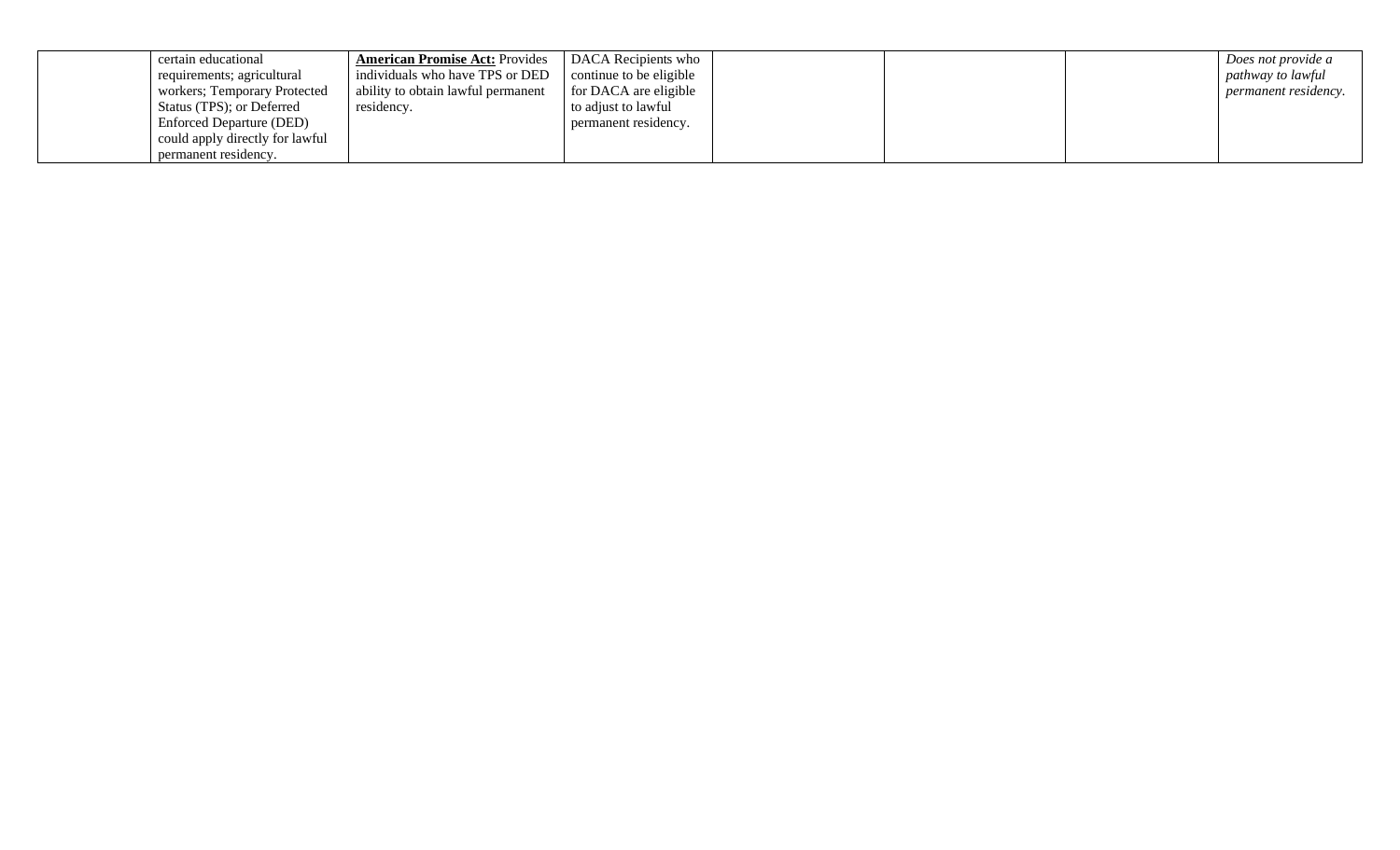| Eligible<br><b>Individuals:</b>                                                                | Are continuously present in<br>the United States since<br>January 1, 2017,<br>Have paid all required<br>$\bullet$<br>federal taxes, and<br>Pass a criminal and<br>$\bullet$<br>background check. | Dream Act:<br>$\bullet$<br>Are continuously physically<br>present in the US on or before<br>January 1, 2021,<br>Initially entered at 18 years old<br>$\bullet$<br>or younger,<br>Have graduated from High<br>$\bullet$<br>School, obtained GED, or<br>industry recognized credential<br>or equivalent, and<br>Pass security checks.<br><b>American Promise Act:</b><br>Have been in the United States<br>for a period of 3 years before<br>the enactment of the law, and<br>Are eligible for or had TPS on<br>$\bullet$<br>September 17, 2017 or had<br>DED status as of January 20,<br>2021. | Are continuously<br>present in the<br>United States for 4<br>years prior to the<br>enactment of the<br>law.<br>Were younger than<br>$\bullet$<br>18 years of age<br>when they entered<br>the United States,<br>Meet certain<br>$\bullet$<br>educational<br>requirements, <sup>4</sup> and<br>Pass certain<br>background checks<br>and medical<br>examination. | Certified Agricultural<br>Workers:<br>5.5. years of certified<br>agricultural status<br>given to individuals<br>who have worked at<br>least 180 days in<br>agriculture over the<br>last 2 years prior to the<br>enactment of the law.<br>Optional lawful permanent<br>residency for long term<br>workers.<br>Have worked at least<br>$\bullet$<br>100 days each year, for<br>at least:<br>-10 years prior to the<br>date the law starts and<br>for at least 4 years in<br>certified agricultural<br>worker status OR<br>-if less than 10 years<br>prior to the start of the<br>law and for at least 8<br>years in certified<br>agricultural worker<br>status,<br>Are not ineligible for<br>CAW status, AND<br>Pay \$1,000 fine.<br>$\bullet$<br>Pass certain background<br>checks. | Work in certain private,<br>public, or nonprofit<br>sectors; industries or<br>occupations and earned<br>income for that work<br>during the period<br>described, <sup>5</sup><br>Have earned income in<br>any sector, industry or<br>occupation described but<br>who was unable to<br>continue work, <sup>6</sup><br>Are the surviving parent,<br>$\bullet$<br>spouse, son or daughter<br>of an individual who:<br>performed work in the<br>sectors described and<br>died of COVID, or<br>$\bullet$<br>Are the parent, spouse,<br>son, or daughter of a<br>member of the Armed<br>Forces, including the<br>national guard,<br><b>AND</b><br>Are physically present<br>$\bullet$<br>on day that application is<br>submitted and has<br>continuously been<br>physically present since<br>Jan. 1, 2021 until<br>application is approved.<br><b>Physical Presence</b><br>$\bullet$<br>Exceptions:<br>-Authorized travel; brief,<br>casual, innocent<br>absences. <sup>7</sup> | 2-year protection with<br>an opportunity to renew<br>for people who:<br>$\bullet$ Were under 31 on<br>June 15, 2012,<br>Entered before the<br>$\bullet$<br>age of 16,<br>$\bullet$<br>Continuously<br>resided in USA<br>since June 15, 2007,<br>$\bullet$<br>Were physically<br>present on June 15,<br>2015 and had no<br>lawful status,<br>$\bullet$<br>Meet certain<br>educational<br>requirements, and<br>$\bullet$<br>Have not been<br>convicted of certain<br>crimes. | Are national of a<br>$\bullet$<br>country<br>designated for<br>TPS <sub>18</sub><br>Filed during the<br>$\bullet$<br>open initial<br>registration or re-<br>registration<br>period, or meet<br>the requirements<br>for late filing,<br>Continuously<br>$\bullet$<br>physically present<br>in the USA since<br>the effective date<br>of the most recent<br>designation date,<br>and<br>Been continuously<br>residing in the<br>USA since the<br>date specified for<br>your country. |
|------------------------------------------------------------------------------------------------|--------------------------------------------------------------------------------------------------------------------------------------------------------------------------------------------------|-----------------------------------------------------------------------------------------------------------------------------------------------------------------------------------------------------------------------------------------------------------------------------------------------------------------------------------------------------------------------------------------------------------------------------------------------------------------------------------------------------------------------------------------------------------------------------------------------|---------------------------------------------------------------------------------------------------------------------------------------------------------------------------------------------------------------------------------------------------------------------------------------------------------------------------------------------------------------|------------------------------------------------------------------------------------------------------------------------------------------------------------------------------------------------------------------------------------------------------------------------------------------------------------------------------------------------------------------------------------------------------------------------------------------------------------------------------------------------------------------------------------------------------------------------------------------------------------------------------------------------------------------------------------------------------------------------------------------------------------------------------------|--------------------------------------------------------------------------------------------------------------------------------------------------------------------------------------------------------------------------------------------------------------------------------------------------------------------------------------------------------------------------------------------------------------------------------------------------------------------------------------------------------------------------------------------------------------------------------------------------------------------------------------------------------------------------------------------------------------------------------------------------------------------------------------------------------------------------------------------------------------------------------------------------------------------------------------------------------------------------|----------------------------------------------------------------------------------------------------------------------------------------------------------------------------------------------------------------------------------------------------------------------------------------------------------------------------------------------------------------------------------------------------------------------------------------------------------------------------|------------------------------------------------------------------------------------------------------------------------------------------------------------------------------------------------------------------------------------------------------------------------------------------------------------------------------------------------------------------------------------------------------------------------------------------------------------------------------------|
| Unless an<br><b>Exception,</b><br>Waiver, or<br>Expungement,<br><b>Applies</b> (see<br>below), | Convicted of:<br>One felony<br>$\bullet$<br>Three misdemeanors that<br>$\bullet$<br>did not occur on the same<br>date or arise from the same<br>scheme.                                          | <b>Dream Act</b><br>Convicted of:<br>One felony<br>$\bullet$<br>Three misdemeanors that did<br>$\bullet$<br>not occur on the same date or<br>arise from the same scheme. A                                                                                                                                                                                                                                                                                                                                                                                                                    | Convicted of:<br>One felony<br>Three<br>$\bullet$<br>misdemeanors<br>where the<br>convictions did not                                                                                                                                                                                                                                                         | Convicted of:<br>One felony<br>$\bullet$<br>Three misdemeanors<br>$\bullet$<br>not occurring on the<br>same date or arising<br>from the same scheme.                                                                                                                                                                                                                                                                                                                                                                                                                                                                                                                                                                                                                               | Convicted of:<br>One felony<br>$\bullet$<br>Three misdemeanors that<br>did not occur on the<br>same date or arise from<br>the same scheme.                                                                                                                                                                                                                                                                                                                                                                                                                                                                                                                                                                                                                                                                                                                                                                                                                               | Convicted of:<br>One felony<br>$\bullet$<br>Three<br>misdemeanors that<br>did not occur on the<br>same date or arise                                                                                                                                                                                                                                                                                                                                                       | Convicted of:<br>One felony<br>$\bullet$<br>2 or more<br>$\bullet$<br>misdemeanors<br>Inadmissible under:                                                                                                                                                                                                                                                                                                                                                                          |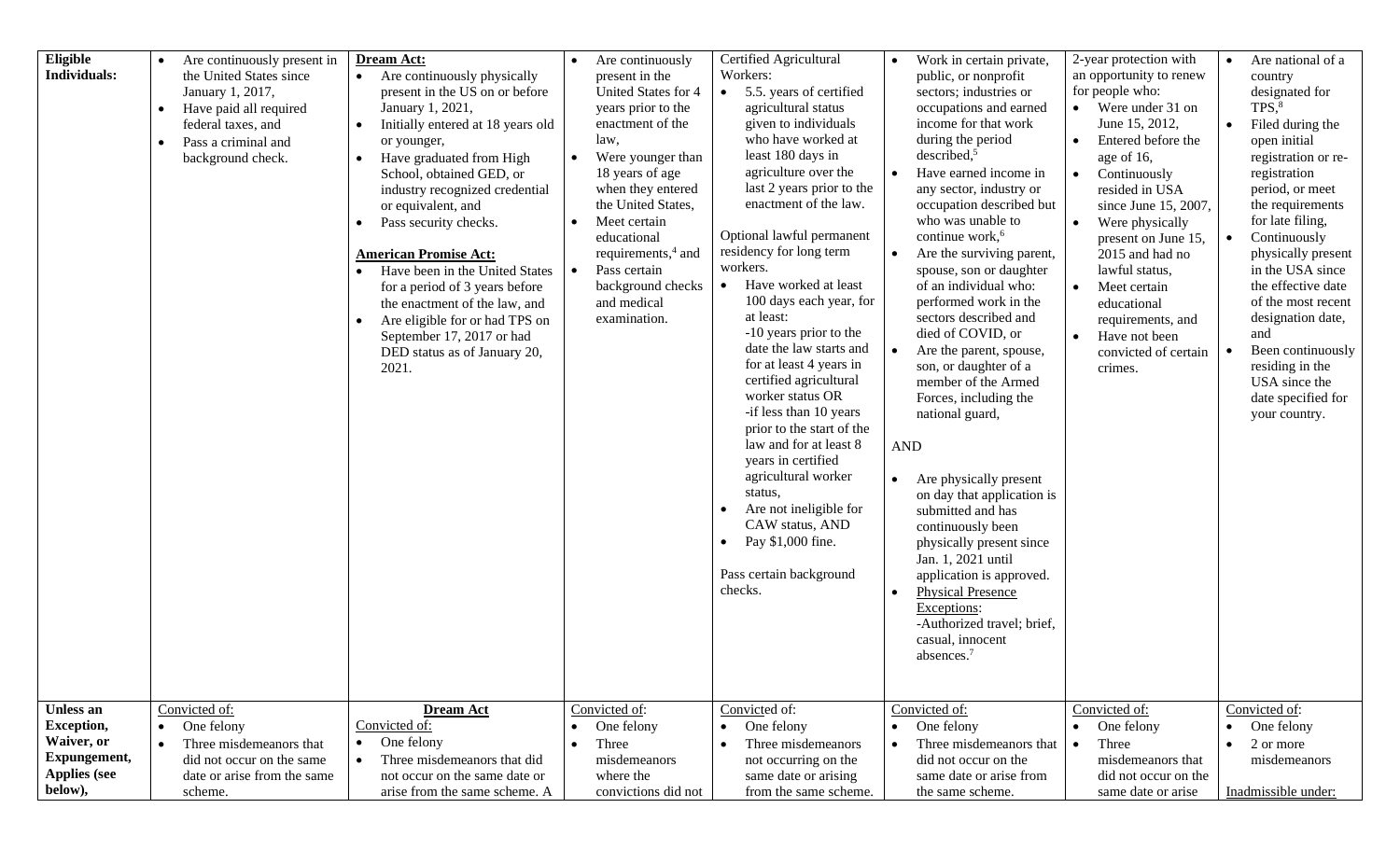|                        |                                        | misdemeanor is punishable by                                  | occur on the same                | An aggravated felony              |                                       | from the same         | Any ground other            |
|------------------------|----------------------------------------|---------------------------------------------------------------|----------------------------------|-----------------------------------|---------------------------------------|-----------------------|-----------------------------|
| <b>Individuals are</b> | Inadmissible under:                    | more than five days but not                                   | date, and the                    | Two misdemeanor<br>$\bullet$      | Inadmissible under:                   | scheme. A             | than public charge          |
| <b>Ineligible for</b>  | Criminal Grounds<br>$\bullet$          | more than one year.                                           | person spent an                  | crimes involving moral            | Criminal grounds<br>$\bullet$         | misdemeanor is        | or failure to have          |
| <b>Relief if:</b>      | Security and related<br>$\bullet$      |                                                               | aggregate 90 days                | turpitude <sup>16</sup>           | Security and related<br>$\bullet$     | punishable by more    | a visa or labor             |
|                        | grounds                                | Inadmissible under:                                           | or more in jail.                 |                                   | grounds                               | than five days but    | certification, INA          |
|                        | Smuggling<br>$\bullet$                 | Criminal grounds                                              |                                  | Inadmissible under:               | Smuggling<br>$\bullet$                | not more than one     | $\S$ 212(a)(4), (5),        |
|                        | Permanently ineligible for             | Security and related grounds<br>$\bullet$                     | Inadmissible under:              | Health related grounds            | Ineligible for citizenship            | year.                 | (7)(A).                     |
|                        | citizenship                            | Health-related grounds<br>$\bullet$                           | Criminal Grounds                 | Criminal grounds                  | International child<br>$\bullet$      | One "significant      |                             |
|                        | International child<br>$\bullet$       | Smuggling<br>$\bullet$                                        | Security and                     | Smuggling<br>$\bullet$            | abduction                             | misdemeanor,"         | Other Bars:                 |
|                        | abduction OR                           | Student visa violators<br>$\bullet$                           | related Grounds                  | Security and related              | Former citizens who<br>$\bullet$      | which is a            | Subject to any<br>$\bullet$ |
|                        | Renouncing citizenship to<br>$\bullet$ | Ineligible for citizenship OR                                 | Smuggling<br>$\bullet$           | grounds                           | renounced citizenship to              | misdemeanor           | mandatory bars to           |
|                        | avoid taxation.                        | Other grounds under<br>$\bullet$                              | Student visa                     | Ineligible for                    | avoid taxation.                       | involving drug        | asylum, INA §               |
|                        |                                        | 212(a)(10).9                                                  | abusers                          | citizenship                       |                                       | trafficking,          | 208(b)(2)(C)                |
|                        | Gangs, Public Safety, Juvenile         |                                                               | Ineligible for                   | Other grounds under               | Gangs, Public Safety,                 | firearms, domestic    | (persecutor,                |
|                        | Adjudications:                         | Gangs, Public Safety, Juvenile                                | citizenship                      | 212(a)(10)                        | <b>Juvenile Adjudications:</b>        | violence, burglary,   | convicted of a              |
|                        | Not mentioned.                         | Adjudications:                                                | Practicing<br>$\bullet$          |                                   | Not mentioned.                        | sexual abuse, or      | particularly                |
|                        |                                        | DHS can "provisionally deny"                                  | polygamist                       | <b>Inadmissibility Grounds</b>    |                                       | DUI, or any           | serious crime,              |
|                        |                                        | adjustment in their discretion if                             | International child<br>$\bullet$ | that DO NOT apply:                | Other ineligible groups:              | misdemeanor where     | $etc.$ )                    |
|                        |                                        | "based on clear and convincing                                | abduction                        | Public charge                     | Admitted for permanent                | more than 90-day      |                             |
|                        |                                        | evidence, which shall include                                 | Unlawful voters                  | Labor certification and           | residence.                            | sentence was          |                             |
|                        |                                        | credible law enforcement                                      |                                  | qualifications for                | Admitted as a refugee or<br>$\bullet$ | imposed and not       |                             |
|                        |                                        | information," they find the person                            | Gangs, Public Safety,            | certain immigrants                | granted asylum.                       | suspended.            |                             |
|                        |                                        | is in either of two public safety                             | Juvenile Adjudications:          | Documentation                     | Authorized stay in a<br>$\bullet$     |                       |                             |
|                        |                                        | categories:                                                   | Not mentioned.                   | requirements                      | nonimmigrant status                   | Inadmissible under:   |                             |
|                        |                                        | 1) Has a conviction of a                                      |                                  | Unlawfully present                | under $101(a)(15)$ other              | Inadmissibility       |                             |
|                        |                                        | misdemeanor with a potential                                  | Other bars:                      |                                   | than spouses, sons, or                | grounds do not        |                             |
|                        |                                        | 30-day sentence, $or$ a juvenile                              | Persecutors <sup>15</sup> are    |                                   | daughter, who is eligible,            | apply to DACA         |                             |
|                        |                                        | delinquency disposition that                                  | barred.                          | Inadmissible under the            | described in section                  | applications.         |                             |
|                        |                                        | resulted in placement in a                                    |                                  | following grounds, ONLY           | 101(a)(15)(H)(ii);                    | Gangs, Public Safety, |                             |
|                        |                                        | secure facility, $\mathbf{i} f$ the person                    |                                  | if it occurred after the date     | paroled into the                      | Other Bars:           |                             |
|                        |                                        | "poses a significant and                                      |                                  | the Act is introduced:            | Commonwealth of the                   | People deemed a       |                             |
|                        |                                        | continuing threat to public                                   |                                  | entering without<br>$\bullet$     | Northern Mariana                      | threat to public      |                             |
|                        |                                        | safety" related to those events.                              |                                  | permission                        | Islands or Guam.                      | safety, which         |                             |
|                        |                                        | The statute sets out criteria for                             |                                  | misrepresentation<br>$\bullet$    | Departed while subject                | includes gang         |                             |
|                        |                                        | this finding. <sup>10</sup> The                               |                                  | stowaways<br>$\bullet$            | to an order of exclusion,             | activity, are barred. |                             |
|                        |                                        | misdemeanor cannot be a state                                 |                                  | subject to civil penalty          | deportation, removal, or              | Juvenile              |                             |
|                        |                                        | immigration offense, minor<br>cannabis offense, $^{11}$ or an |                                  | student visa violators            | voluntary departure; and              | delinquency           |                             |
|                        |                                        | offense involving nonviolent                                  |                                  | being unlawfully                  | was outside the United                | adjudications are     |                             |
|                        |                                        | civil disobedience. OR                                        |                                  | present after a previous          | States on January 1,                  | not a per se bar for  |                             |
|                        |                                        | Within the 5 years immediately<br>2)                          |                                  | immigration violation             | 2021 or reentered the                 | relief but can be an  |                             |
|                        |                                        | preceding the date of                                         |                                  | guardian required to<br>$\bullet$ | United States unlawfully              | adverse factor in     |                             |
|                        |                                        | application, the person                                       |                                  | accompany helpless                | after January 1, 2021                 | discretion.           |                             |
|                        |                                        | knowingly and voluntarily                                     |                                  | alien.                            |                                       |                       |                             |
|                        |                                        | "participated in offenses                                     |                                  | Inadmissible under the            |                                       | See online guides for |                             |
|                        |                                        | committed by a criminal street                                |                                  | following grounds if occurs       |                                       | more information on   |                             |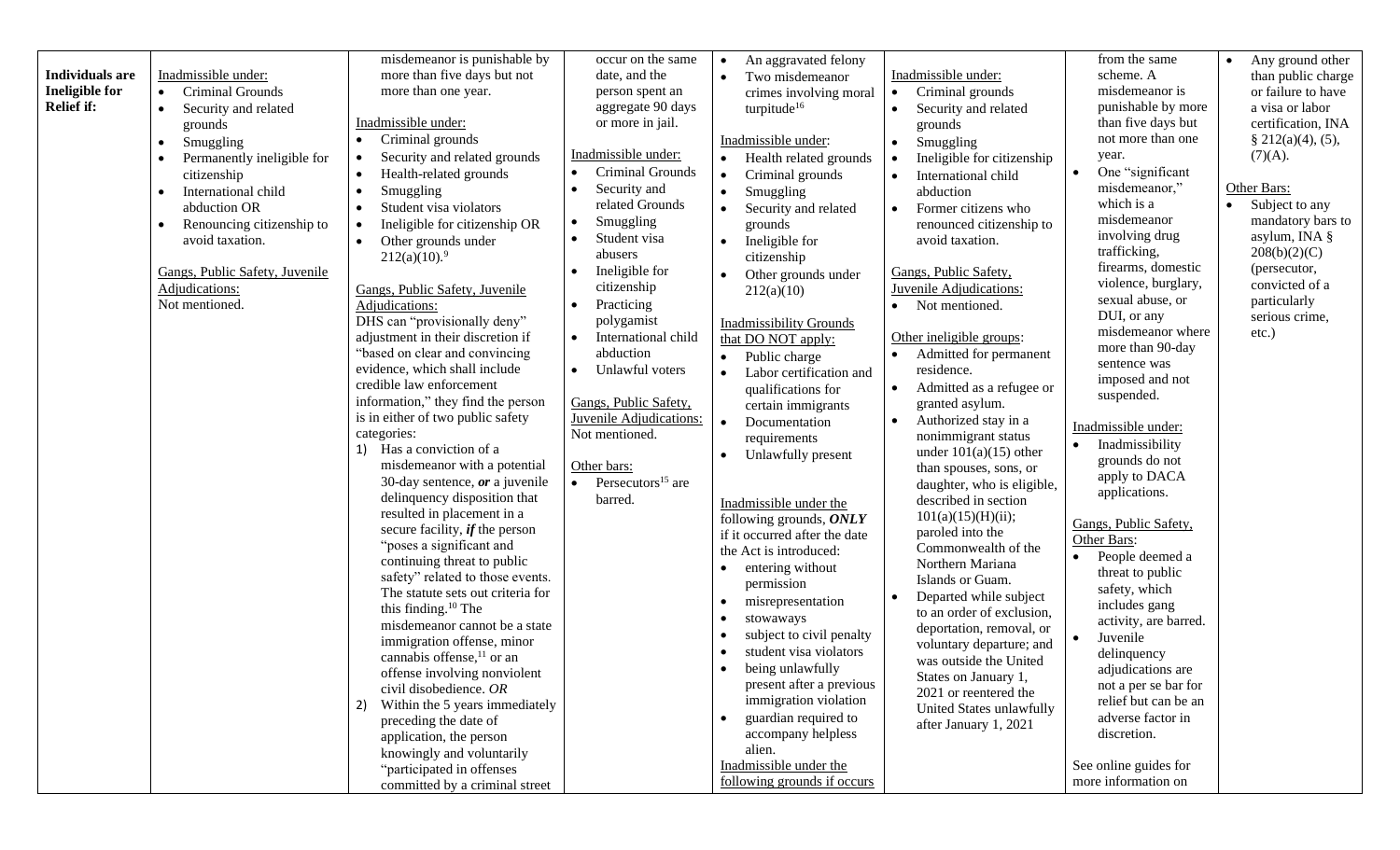|                     |                              | gang (as described in [18 USC]            |                    | after filing CAW                |                       | criminal bars to               |  |
|---------------------|------------------------------|-------------------------------------------|--------------------|---------------------------------|-----------------------|--------------------------------|--|
|                     |                              | $521(a), (c)$ ) with the intent to        |                    | application:                    |                       | DACA. <sup>17</sup>            |  |
|                     |                              | promote or further the                    |                    | • Failure to attend             |                       |                                |  |
|                     |                              | commission of such offenses."             |                    | removal proceedings             |                       |                                |  |
|                     |                              | Gang databases cannot be used             |                    | Being previously<br>$\bullet$   |                       |                                |  |
|                     |                              | as proof.                                 |                    |                                 |                       |                                |  |
|                     |                              |                                           |                    | removed                         |                       |                                |  |
|                     |                              | A provisional denial can be               |                    |                                 |                       |                                |  |
|                     |                              | appealed to federal district court        |                    | Gangs, public safety,           |                       |                                |  |
|                     |                              | and counsel can be appointed.             |                    | juvenile adjudications:         |                       |                                |  |
|                     |                              |                                           |                    | • Not mentioned                 |                       |                                |  |
|                     |                              | Other bars:                               |                    |                                 |                       |                                |  |
|                     |                              | • Persecutors <sup>12</sup> are barred.   |                    |                                 |                       |                                |  |
|                     |                              | Conviction of a crime of                  |                    |                                 |                       |                                |  |
|                     |                              | domestic violence <sup>13</sup> is a bar, |                    |                                 |                       |                                |  |
|                     |                              | unless there are certain                  |                    |                                 |                       |                                |  |
|                     |                              |                                           |                    |                                 |                       |                                |  |
|                     |                              | showings <sup>14</sup> (and see waiver).  |                    |                                 |                       |                                |  |
|                     |                              |                                           |                    |                                 |                       |                                |  |
|                     |                              | <b>American Promise Act</b>               |                    |                                 |                       |                                |  |
|                     |                              | Convicted of:                             |                    |                                 |                       |                                |  |
|                     |                              | The Act incorporates the bars             |                    |                                 |                       |                                |  |
|                     |                              | to TPS, which include                     |                    |                                 |                       |                                |  |
|                     |                              | conviction of two or more                 |                    |                                 |                       |                                |  |
|                     |                              | misdemeanors or one felony.               |                    |                                 |                       |                                |  |
|                     |                              |                                           |                    |                                 |                       |                                |  |
|                     |                              | Inadmissible under:                       |                    |                                 |                       |                                |  |
|                     |                              | Criminal grounds<br>$\bullet$             |                    |                                 |                       |                                |  |
|                     |                              |                                           |                    |                                 |                       |                                |  |
|                     |                              | Health-related grounds                    |                    |                                 |                       |                                |  |
|                     |                              | Security and related ground               |                    |                                 |                       |                                |  |
|                     |                              | Stowaways<br>$\bullet$                    |                    |                                 |                       |                                |  |
|                     |                              | Smugglers                                 |                    |                                 |                       |                                |  |
|                     |                              | Subject of civil penalty                  |                    |                                 |                       |                                |  |
|                     |                              | Student visa abusers                      |                    |                                 |                       |                                |  |
|                     |                              |                                           |                    |                                 |                       |                                |  |
|                     |                              | Ineligible for citizenship and            |                    |                                 |                       |                                |  |
|                     |                              | Other grounds under<br>$\bullet$          |                    |                                 |                       |                                |  |
|                     |                              | $212(a)(10)$ .                            |                    |                                 |                       |                                |  |
|                     |                              |                                           |                    |                                 |                       |                                |  |
|                     |                              | Gangs, Public Safety, Other Bars:         |                    |                                 |                       |                                |  |
|                     |                              | • No mention of this for                  |                    |                                 |                       |                                |  |
|                     |                              | American Promise Act.                     |                    |                                 |                       |                                |  |
|                     |                              |                                           |                    |                                 |                       |                                |  |
| <b>Criminal Bar</b> | A felony or misdemeanor      | <b>Dream Act</b>                          | The one felony and | The one felony and<br>$\bullet$ | Convictions:          | One felony, three<br>$\bullet$ |  |
| <b>Exceptions</b>   | do not include any offense   | The one felony and three                  | three              | three misdemeanors do           | One felony and three  | misdemeanors do                |  |
|                     |                              |                                           |                    |                                 |                       |                                |  |
|                     | under state law for which an | misdemeanors do not include               | misdemeanors do    | not include state               | misdemeanors do not   | not include state              |  |
|                     | essential element is the     | state immigration offenses or             | not include state  | immigration offenses            | include state         | immigration                    |  |
|                     | person's immigration status  | minor traffic offenses.                   |                    |                                 | immigration offenses. | offenses.                      |  |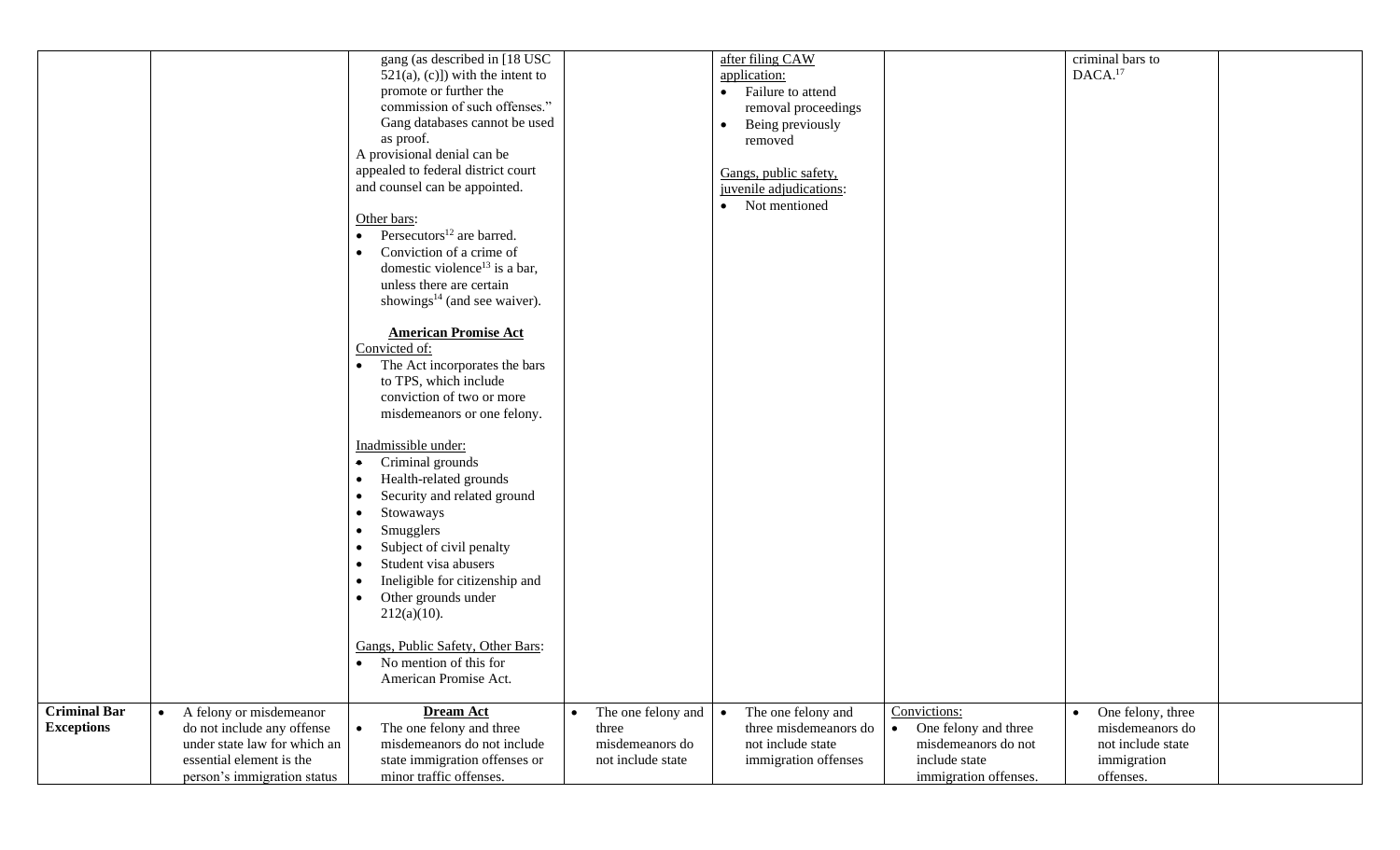|                                                                                     | ("state immigration<br>offense").<br>A misdemeanor also does<br>$\bullet$<br>not include minor traffic<br>offenses, certain minor<br>cannabis offenses, $^{18}$ or<br>offenses involving<br>nonviolent civil<br>disobedience.                                                                                                                                                                                                                                                                                                                                                                                                                                                                                                                                                                                                                                                                                                                                                                    | The three misdemeanors also<br>do not include certain minor<br>cannabis offenses $19$ or offenses<br>involving nonviolent civil<br>disobedience.<br><b>American Promise Act</b><br>No specific exceptions                                                                                                                                                                                                                                                                                                                                                                                                                                                                                                                                                                                                                                                                                                                                                                                                                                      | immigration<br>offenses.                                | or minor traffic<br>offenses.                                                                                                                                                                                                               | Three misdemeanors<br>$\bullet$<br>also do not include<br>certain minor cannabis<br>offenses, <sup>20</sup> minor traffic<br>offenses, or offenses<br>involving nonviolent<br>civil disobedience.                                                                                                                                                                                                                                                                                                                                                                                                                                                                                                                                                                                                                                                                                                                                               | Three<br>misdemeanors also<br>do not include<br>minor traffic<br>offenses.                                     |                                                                                                                                                                                                                                                                                                                                                                                                                  |
|-------------------------------------------------------------------------------------|--------------------------------------------------------------------------------------------------------------------------------------------------------------------------------------------------------------------------------------------------------------------------------------------------------------------------------------------------------------------------------------------------------------------------------------------------------------------------------------------------------------------------------------------------------------------------------------------------------------------------------------------------------------------------------------------------------------------------------------------------------------------------------------------------------------------------------------------------------------------------------------------------------------------------------------------------------------------------------------------------|------------------------------------------------------------------------------------------------------------------------------------------------------------------------------------------------------------------------------------------------------------------------------------------------------------------------------------------------------------------------------------------------------------------------------------------------------------------------------------------------------------------------------------------------------------------------------------------------------------------------------------------------------------------------------------------------------------------------------------------------------------------------------------------------------------------------------------------------------------------------------------------------------------------------------------------------------------------------------------------------------------------------------------------------|---------------------------------------------------------|---------------------------------------------------------------------------------------------------------------------------------------------------------------------------------------------------------------------------------------------|-------------------------------------------------------------------------------------------------------------------------------------------------------------------------------------------------------------------------------------------------------------------------------------------------------------------------------------------------------------------------------------------------------------------------------------------------------------------------------------------------------------------------------------------------------------------------------------------------------------------------------------------------------------------------------------------------------------------------------------------------------------------------------------------------------------------------------------------------------------------------------------------------------------------------------------------------|----------------------------------------------------------------------------------------------------------------|------------------------------------------------------------------------------------------------------------------------------------------------------------------------------------------------------------------------------------------------------------------------------------------------------------------------------------------------------------------------------------------------------------------|
| <b>Waivers for</b><br>humanitarian<br>purposes,<br>family unity,<br>public interest | Can waive criminal<br>inadmissibility grounds at INA §<br>$212(a)(2)(A)$ , (C), or (D) (moral<br>turpitude and drug offenses,<br>immigration authorities have<br>reason to believe the person<br>trafficked in drugs, and<br>prostitution).<br>Can waive INA $\S 212(a)(2)(B)$<br>(inadmissible for two or more<br>convictions for which an<br>aggregate sentence of five years<br>or more was imposed) if the<br>person has not had any<br>convictions within the ten years<br>preceding the application.<br>Can waive conviction/s for<br>purposes of the one felony/three<br>misdemeanor bar. To waive one<br>misdemeanor, the person must<br>have had no convictions in the<br>five years preceding the<br>application. To waive two<br>misdemeanors or one felony, the<br>person must have had no<br>convictions in the preceding ten<br>years, and the felony must not<br>be an aggravated felony.<br>The statute sets out factors for<br>DHS to consider for the<br>waiver. <sup>21</sup> | Dream Act waiver:<br>Can waive criminal inadmissibility<br>grounds at INA $\S$ 212(a)(A), (C), or<br>(D) (moral turpitude and drug<br>offenses, immigration authorities<br>have reason to believe the person<br>trafficked in drugs, and<br>prostitution).<br>Can waive conviction/s for<br>purposes of the one felony/three<br>misdemeanor bar, and for purposes<br>of the bar, which is unique to this<br>version of the Dream Act, based on<br>a misdemeanor conviction of a<br>crime of domestic violence. For<br>these purposes, the applicant can<br>waive one misdemeanor if they had<br>no convictions at all for the five-<br>year period preceding the<br>application, and can waive two<br>misdemeanors and/or one felony if<br>they had no convictions in the<br>preceding ten-year period.<br><b>Promise Act Waiver:</b><br>Like the Dream Act, the Promise<br>Act can waive inadmissibility<br>under INA $\S$ 212(a)(A), (C), or (D).<br>It will not waive convictions for<br>purposes of the one felony/two<br>misdemeanor bar. | Can waive any criminal<br>ground of<br>inadmissibility. | Can waive criminal<br>inadmissibility grounds at<br>INA $\S$ 212(a)(2)(A), (D)<br>(moral turpitude, drug<br>offense, prostitution) -<br>unless the conviction also is<br>a bar as a felony,<br>aggravated felony, or three<br>misdemeanors. | Can waive inadmissibility<br>under INA 212(a)(6), (8),<br>$(10)(C)$ , and $(10)(E)$ .<br>Can waive INA §<br>212(a)(2)(A), (C), (D)<br>(inadmissible for moral<br>turpitude and drug offenses,<br>immigration authorities have<br>reason to believe the person<br>trafficked in drugs, and<br>prostitution. It also broadens<br>the petty offense exception to<br>the moral turpitude ground,<br>see "Other Provisions of<br>Note," below).<br>Can waive INA §<br>$212(a)(2)(B)$ (inadmissible<br>for two or more convictions<br>for which an aggregate<br>sentence of five years or<br>more was imposed) if the<br>person has not had any<br>convictions within the ten<br>years preceding the<br>application.<br>Can waive conviction/s for<br>purposes of the one<br>felony/three misdemeanor<br>bar. To waive one<br>misdemeanor, the person<br>must have had no convictions<br>in the five years preceding<br>the application. To waive two | Waiver for criminal<br>history available for<br>convictions where there<br>are "exceptional<br>circumstances." | Can waive any ground<br>of inadmissibility<br>except:<br>Criminal grounds<br>$\bullet$<br>at § $212(a)(2)(A)$ ,<br>$(B)$ , $(C)$ (moral<br>turpitude, drugs<br>other than simple<br>possession of 30<br>grams or less of<br>marijuana; and<br>two or more<br>convictions with<br>an aggregate<br>sentence of five<br>years or more)<br>Security grounds<br>$\bullet$<br>at INA<br>212(a)(3)(A), (B),<br>(C), (E) |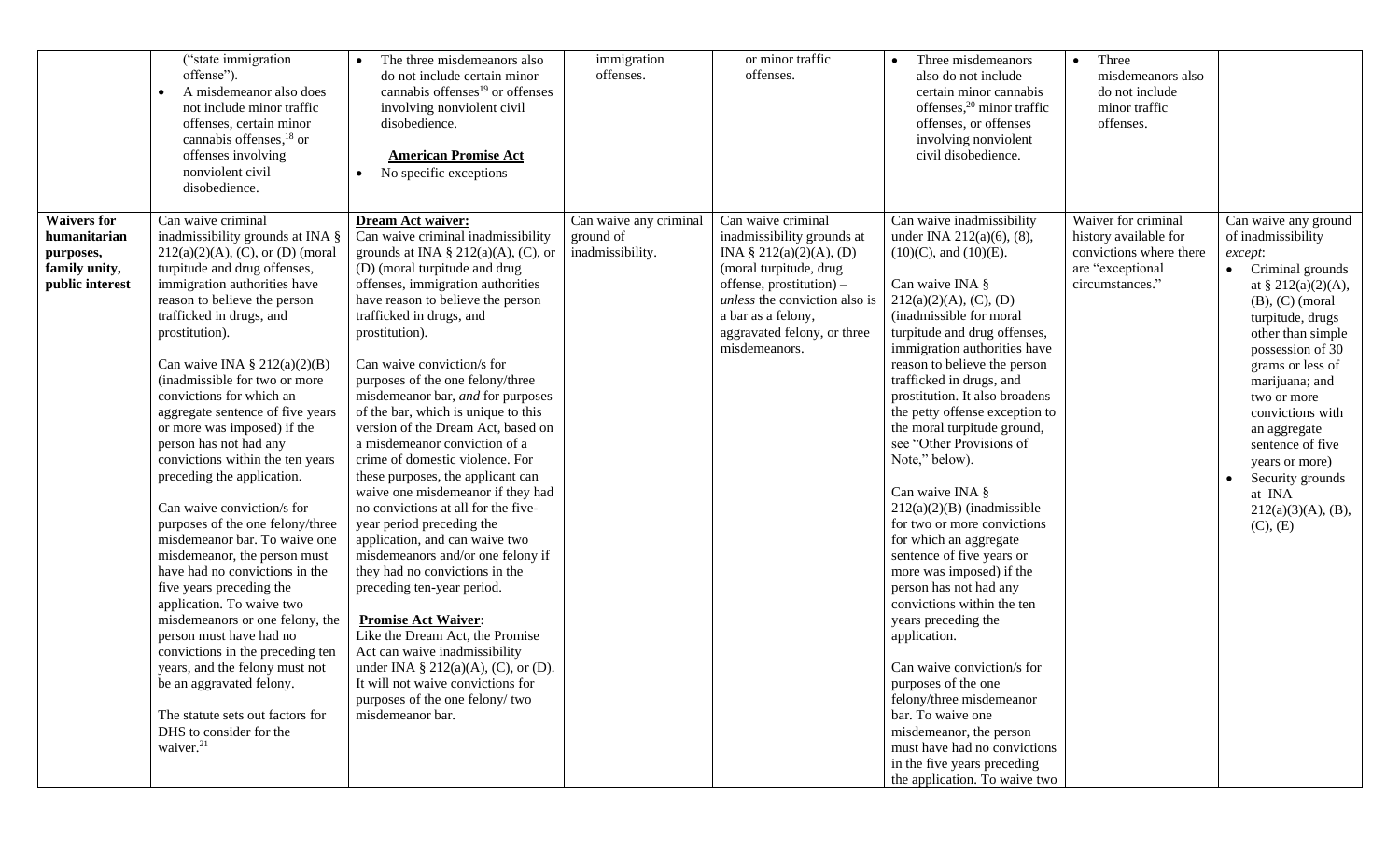| Expungement,<br><b>Changes to</b><br><b>Definition of</b><br>Conviction | Amends INA $101(a)(48)$ so that<br>for all immigration purposes,<br>"conviction" excludes:<br><b>Expunged offenses</b><br>$\bullet$<br>Judicial Recommendation<br>Against Removal; order of<br>probation without<br>judgment; or any similar<br>disposition<br>Judgment on appeal or<br>within time to file appeal.                                                                                                                                                                                               | For both Dream and Promise Act<br>purposes, "conviction" does not<br>include an expunged conviction.                                                     | <b>Expunged convictions</b><br>are considered on a<br>case-by-case basis<br>according to the nature,<br>severity of the offense<br>and considering<br>individual<br>circumstances.                                                                                                                                                                                                            | 'Conviction' does not<br>include an expunged<br>conviction.                                                                                                                                                                                    | misdemeanors or one felony,<br>the person must have had no<br>convictions in the preceding<br>ten years, and the felony<br>must not be an aggravated<br>felony.<br>The statute sets out factors<br>for DHS to consider for the<br>waiver. <sup>22</sup><br>Amends INA $101(a)(48)$ so<br>that for all immigration<br>purposes, "conviction"<br>excludes:<br><b>Expunged offenses</b><br>Judicial<br>$\bullet$<br>Recommendation<br>Against Removal; order<br>of probation without<br>judgment; or any similar<br>disposition<br>Judgment on appeal or<br>within time to file<br>appeal.<br>This applies retroactively. | Not an automatic bar but<br>can be considered on a<br>case-by-case basis. | An expungement does<br>not prevent a<br>conviction from<br>serving as a bar. |
|-------------------------------------------------------------------------|-------------------------------------------------------------------------------------------------------------------------------------------------------------------------------------------------------------------------------------------------------------------------------------------------------------------------------------------------------------------------------------------------------------------------------------------------------------------------------------------------------------------|----------------------------------------------------------------------------------------------------------------------------------------------------------|-----------------------------------------------------------------------------------------------------------------------------------------------------------------------------------------------------------------------------------------------------------------------------------------------------------------------------------------------------------------------------------------------|------------------------------------------------------------------------------------------------------------------------------------------------------------------------------------------------------------------------------------------------|------------------------------------------------------------------------------------------------------------------------------------------------------------------------------------------------------------------------------------------------------------------------------------------------------------------------------------------------------------------------------------------------------------------------------------------------------------------------------------------------------------------------------------------------------------------------------------------------------------------------|---------------------------------------------------------------------------|------------------------------------------------------------------------------|
| Other<br><b>Provisions of</b><br><b>Note</b>                            | Defines "sentence" to<br>exclude suspended<br>imposition or execution of<br>sentence<br>Broadens the "petty offense<br>exception" to the moral<br>turpitude inadmissibility<br>ground to include two<br>minor offenses <sup>23</sup><br>Creates a discretionary<br>waiver of any<br>inadmissibility ground/s<br>(except for security<br>grounds) and deportability<br>grounds (except for security<br>grounds or aggravated<br>felony conviction) $^{24}$<br>Creates a "smart wall" by<br>increasing surveillance | Provides confidentiality provisions<br>prohibiting the information<br>provided in filed applications from<br>being shared with ICE (with<br>exceptions). | Prevents removal<br>$\bullet$<br>of persons who<br>appear prima facie<br>eligible for relief<br>under this section;<br>provides;<br>opportunity to<br>apply for relief<br>Stay of removal for<br>individuals who<br>meet requirements<br>and are at least 5<br>years of age,<br>enrolled in an<br>elementary school,<br>a secondary<br>school, or an early<br>childhood<br>education program. | Streamline and<br>improves H-2A system<br>- consolidates process<br>for employers,<br>improves wages for<br>workers and improves<br>access to housing.<br>Makes E-Verify<br>$\bullet$<br>mandatory throughout<br>the agricultural<br>industry. | Broadens the "petty<br>$\bullet$<br>offense exception" to the<br>moral turpitude<br>inadmissibility ground to<br>include two minor<br>offenses <sup>25</sup><br>On request, an employer,<br>the agent of an<br>employer, or any person<br>who provides<br>compensation directly or<br>indirectly to a worker for<br>labor or service, shall<br>provide a worker with<br>documents that will<br>assist the worker's filing<br>of an application.<br>Individual able to apply<br>$\bullet$<br>for advance parole while<br>application pending.                                                                           | Defines sentence to<br>exclude suspended<br>sentences.                    | N/A                                                                          |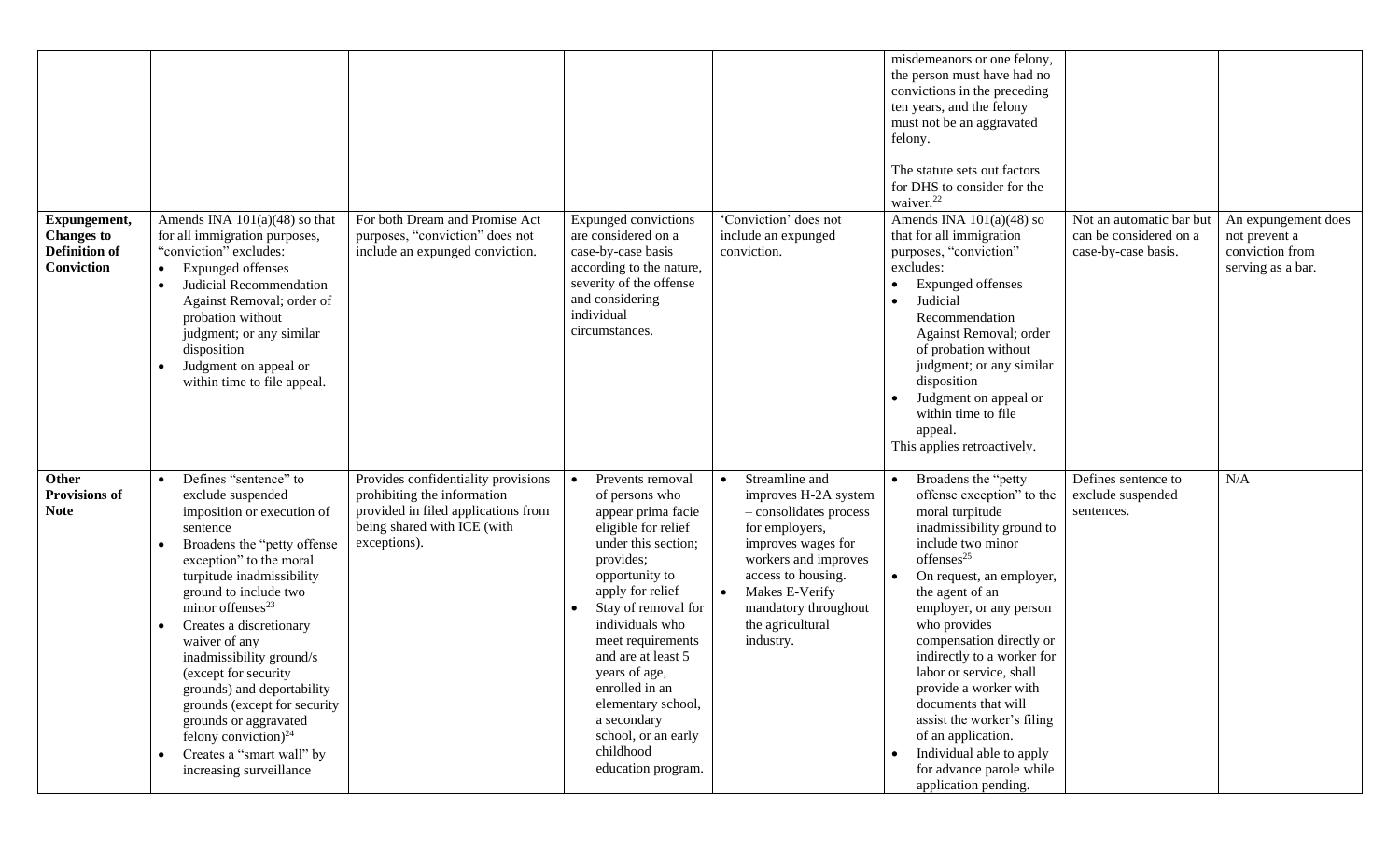| technology along the                 |  | Repeals IIRAIRA     | $\bullet$ | Repeals the 3-Year, 10- |  |
|--------------------------------------|--|---------------------|-----------|-------------------------|--|
| U.S./Mexico border                   |  | section 505         |           | Year, and Permanent Bar |  |
| Repeals the 3/10 and                 |  | preventing a        |           | under INA section       |  |
| permanent bars of                    |  | person not lawfully |           | $212(a)(9)^{26}$        |  |
| inadmissibility.                     |  | present in the      |           |                         |  |
| Creates a process for certain        |  | United States from  |           |                         |  |
| persons who were removed             |  | being eligible on   |           |                         |  |
| under the Trump                      |  | the basis of        |           |                         |  |
| administration to apply for          |  | residence within a  |           |                         |  |
| relief.                              |  | State for any       |           |                         |  |
| Replaces the term "alien"            |  | postsecondary       |           |                         |  |
| with "noncitizen" in the             |  | education benefit.  |           |                         |  |
| Immigration and                      |  |                     |           |                         |  |
| Nationality Act                      |  |                     |           |                         |  |
| Clears backlogs for certain          |  |                     |           |                         |  |
| immigrant petitions and              |  |                     |           |                         |  |
| increases the overall                |  |                     |           |                         |  |
| number of visas available            |  |                     |           |                         |  |
| for immigration petitions.           |  |                     |           |                         |  |
| Eliminates the one-year<br>$\bullet$ |  |                     |           |                         |  |
| deadline for filing asylum           |  |                     |           |                         |  |
| claims.                              |  |                     |           |                         |  |
| Creates new systems for              |  |                     |           |                         |  |
| Central Americans seeking            |  |                     |           |                         |  |
| refugee status.                      |  |                     |           |                         |  |
| No Ban Act, prohibiting<br>$\bullet$ |  |                     |           |                         |  |
| discrimination based on              |  |                     |           |                         |  |
| religion and limits                  |  |                     |           |                         |  |
| presidential authority to            |  |                     |           |                         |  |
| issue future bans.                   |  |                     |           |                         |  |
|                                      |  |                     |           |                         |  |

<sup>&</sup>lt;sup>1</sup> DACA is currently open to all eligible individuals who have DACA, had DACA, or never had the opportunity to request DACA. USCIS is actively accepting initial, renewal, and advance parole requests. <sup>2</sup> See INA § 244, 8 CFR § 244.

<sup>&</sup>lt;sup>3</sup> For more information on TPS and the current status of the program see ILRC's *Temporary Protect Status (TPS): An Update on Status and Options and TPS for Venezuela: An Overview available at* [https://www.ilrc.org/sites/default/files/resources/tps\\_an\\_update\\_on\\_status\\_and\\_options\\_dec\\_2020.pdf](https://www.ilrc.org/sites/default/files/resources/tps_an_update_on_status_and_options_dec_2020.pdf) and [https://www.ilrc.org/sites/default/files/resources/tps\\_for\\_venezuela\\_march\\_2021.pdf](https://www.ilrc.org/sites/default/files/resources/tps_for_venezuela_march_2021.pdf) and see country listings at [https://www.uscis.gov/humanitarian/temporary-protected-status.](https://www.uscis.gov/humanitarian/temporary-protected-status)

<sup>&</sup>lt;sup>4</sup> Education Requirements include being admitted to institution of higher education, having earned a high school diploma/ GED, is enrolled in secondary school OR in an education program to get HS diploma, GED.

<sup>&</sup>lt;sup>5</sup> Essential workers for the purpose of this bill includes: Health care; emergency response; sanitation; restaurant ownership, food preparation, vending, catering, food packaging, food services, or delivery; hotel or reta and meat processing work; agricultural work, including labor that is seasonal in nature; commercial or residential landscaping; commercial or residential construction or renovation; housing, residential, and commercial con related activities or public works construction; domestic work in private households, including child care, home care, or house cleaning; natural disaster recovery, disaster reconstruction, and related construction; home and community-based work, including—home health care; residential care; assistance with activities of daily living; family care, including child care services, in-home child care services such as nanny services, and care servi